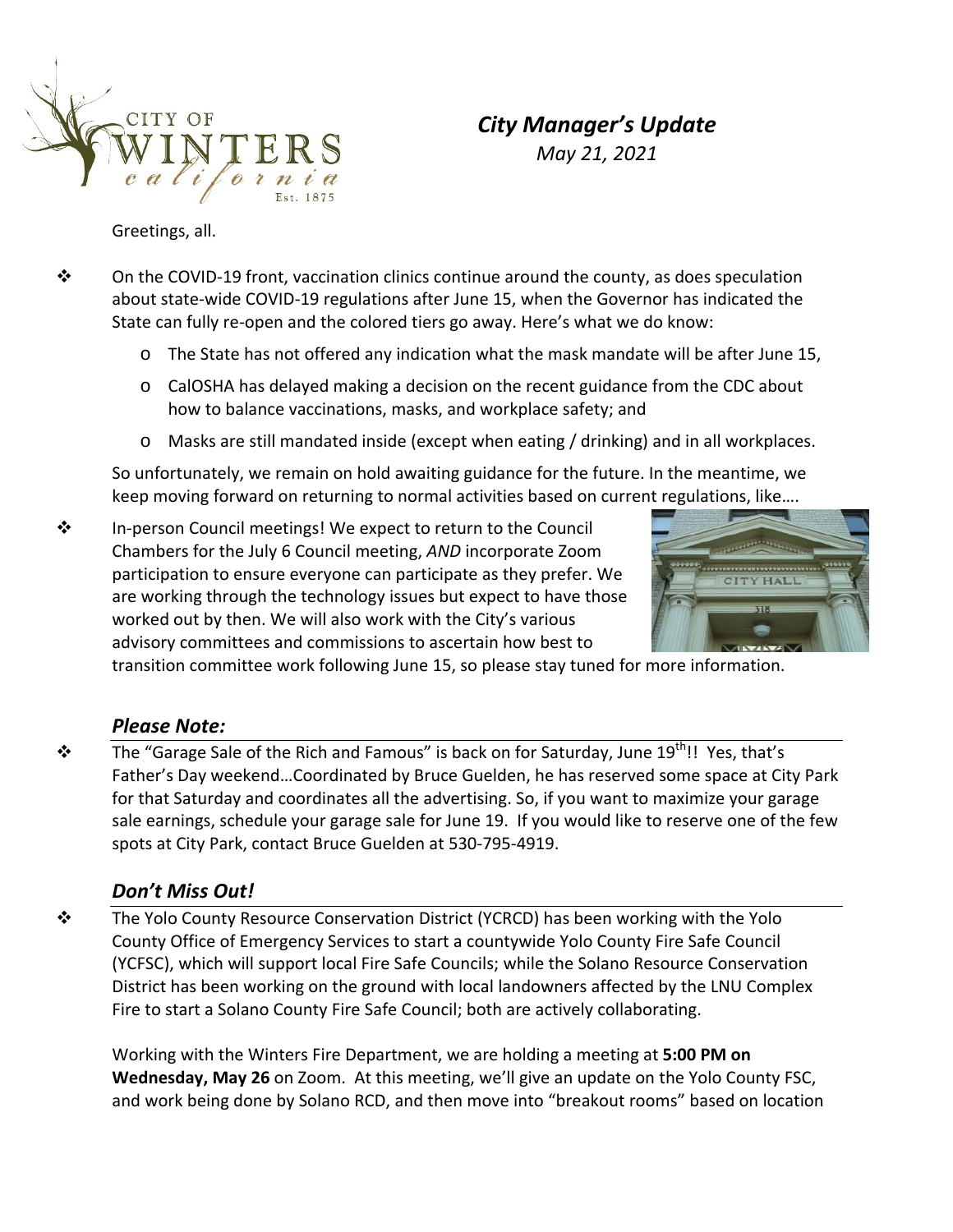Page - 2 so that attendees can meet others in their area who wish to work together to start a local Fire Safe Council. Breakout sessions will be moderated by RCD and California Fire Safe Council Staff. Solano County/Pleasants Valley area residents are welcome to attend this meeting, although our main focus will be the Greater Winters Area.

To register for the meeting, please email Tanya Meyer, program manager at YCRCD, at meyer@yolorcd.org, and include your name and property location.

❖ History buffs should check out the Friends of the Yolo County Archives and the wonderful programming they produce, like "Creating Neighborhoods in Historic Woodland." I suspect this will offer great insights into how communities evolve through the generations, a process that never really stops... Visit their website at www.friendsyca.org and who knows what historical treasure trove you might learn about Winters...



Creating Nerg hborhoods in Historic Woodland: **Plat Maps and "Additions"** 

Wednesday, May 26, 3pm Virtual via Zoom https://yolocounty.zoom.us/j/94353493531

Presentation Zoom link: https://yolocounty.zoom.us/j/94353493531

## In Other News...

❖

Construction is moving along at Phase I of the future Three Oaks Park, which is being constructed by Homes By Town as part of the Winters Highland subdivision. A flyover was recently done and is available here. Phase I will offer a variety of amenities, including small and large dog parks, basketball court, picnic facilities, play structure, and water play feature. Once completed, the landscaping needs 90 days for establishment.



Aquatic interviews are under way and we are excited to see new and returning pool staff! Adult lap swim should open Tuesday, June 1, and we are working on options for the Swim Team, swim lessons and recreational swim times. The

schedule will be posted soon, and it's likely that programs will be added incrementally. The aquatic program is going through a transition, like much of City Hall, so we appreciate your patience.



## **Woot Woot!**

This week's Woot! Woot! goes out to our public safety employees for their professionalism and outstanding service given this week's emergency activity...

A vegetation fire started Sunday evening north of Moody Slough Road at County Road 88 during gusty winds, which drove the grass fire toward a lone residence.